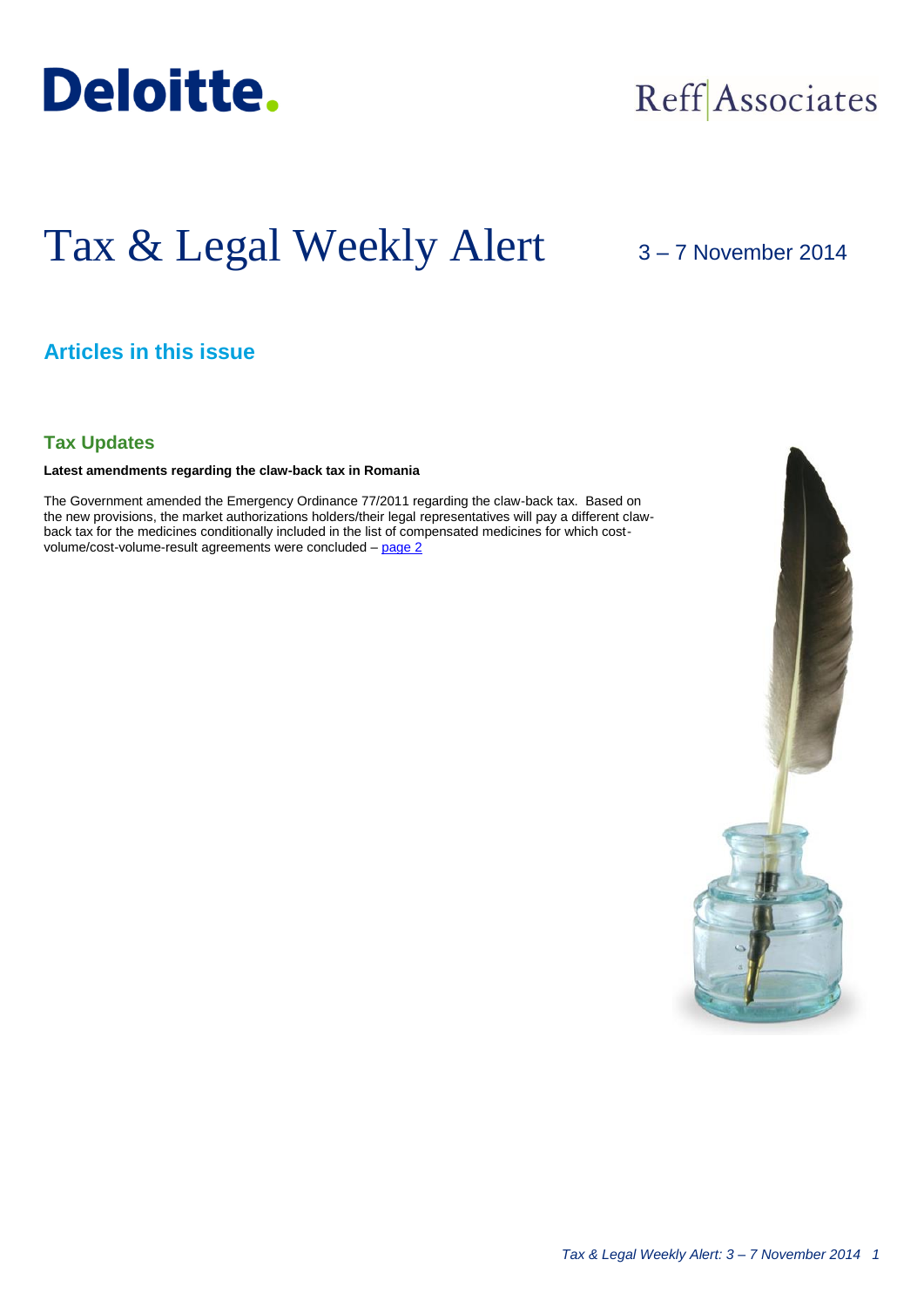### <span id="page-1-0"></span>**Latest amendments regarding the claw-back tax in Romania**

The main amendments are:

- It is now clearly mentioned that the consumption of medicines communicated by the pharmacies to the National Health Insurance House includes VAT and that the claw-back tax due shall be computed after the VAT is deducted from the values of consumption communicated by the National Health Insurance House.
- A new mechanism for computing the claw-back tax is introduced. This applies only for the medicines admitted conditionally on the list of compensated medicines for which a cost-volume/cost-volume-result agreement is concluded between the market authorization holder, the National Health Insurance House and the Ministry of Health.
- The claw-back tax due for these medicines will be computed by applying a percentage "p" (mentioned in the costvolume/cost-volume-result agreement) to the quarterly value of medicine consumption.
- The value of consumption will be established by taking into account the sale price, without VAT, and the volume of consumption of medicines, as established in the costvolume/cost-volume-result agreement.
- If the consumption volume mentioned in the cost-volume/costvolume- result is exceeded, the market authorization holder will pay the full amount of the exceeding consumption of medicines, excluded of VAT.
- The percentage "p" will be computed taking into consideration its value from the quarter prior to signing the cost-volume agreements plus 5 to 30 percentage points, depending on the number of contractible patients for each therapy compared to the number of eligible patients.

The above provisions come into effect starting November  $5<sup>th</sup>$ , 2014.

**Please do not hesitate to contact us if any clarification is needed:**

#### **[Dan Badin](mailto:dbadin@deloittece.com)** Tax and Legal Partner-in-Charge +40 21 207 53 92

**[Daniel Petre](mailto:dpetre@deloittece.com) Director** +40 21 207 54 44

**[Vlad Boeriu](mailto:vboeriu@deloittece.com) Director** +40 21 207 53 41